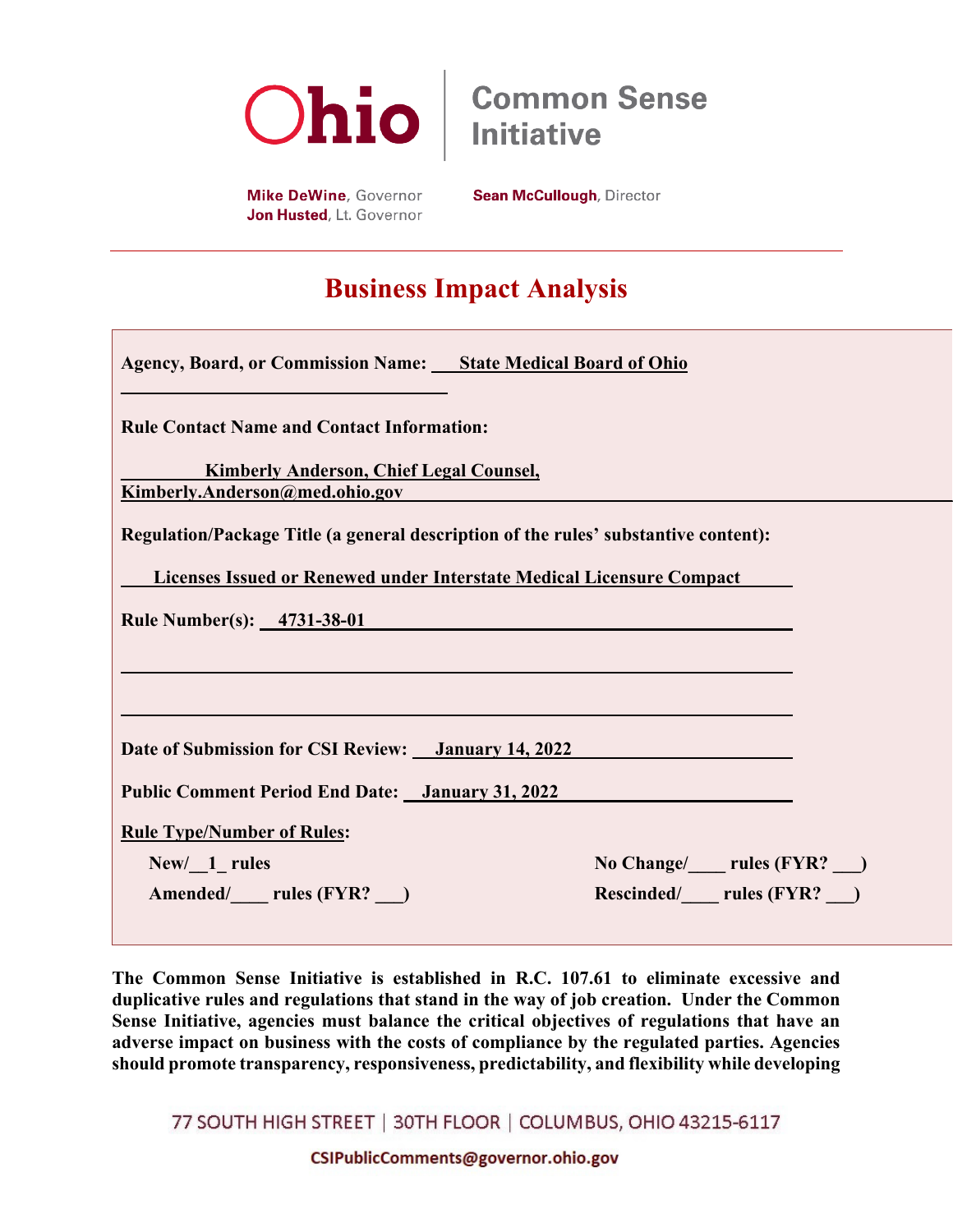**regulations that are fair and easy to follow. Agencies should prioritize compliance over punishment, and to that end, should utilize plain language in the development of regulations.** 

#### **Reason for Submission**

**1. R.C. 106.03 and 106.031 require agencies, when reviewing a rule, to determine whether the rule has an adverse impact on businesses as defined by R.C. 107.52. If the agency determines that it does, it must complete a business impact analysis and submit the rule for CSI review.** 

**Which adverse impact(s) to businesses has the agency determined the rule(s) create?** 

**The rule(s):**

- **a.** ☒ **Requires a license, permit, or any other prior authorization to engage in or operate a line of business.**
- **b.** ☐ **Imposes a criminal penalty, a civil penalty, or another sanction, or creates a cause of action for failure to comply with its terms.**
- **c.** ☐ **Requires specific expenditures or the report of information as a condition of compliance.**
- **d.** ☐ **Is likely to directly reduce the revenue or increase the expenses of the lines of business to which it will apply or applies.**

#### **Regulatory Intent**

**2. Please briefly describe the draft regulation in plain language.**  *Please include the key provisions of the regulation as well as any proposed amendments.*

The rule clarifies the application fees for individuals applying for or renewing a license issued through the Interstate Medical Licensure Compact.

**3. Please list the Ohio statute(s) that authorize the agency, board or commission to adopt the rule(s) and the statute(s) that amplify that authority.** 

Authorized by: 4731.05, 4731.11

Amplifies: 4731.09, 4731.281

**4. Does the regulation implement a federal requirement? Is the proposed regulation being adopted or amended to enable the state to obtain or maintain approval to administer and enforce a federal law or to participate in a federal program?**

77 SOUTH HIGH STREET | 30TH FLOOR | COLUMBUS, OHIO 43215-6117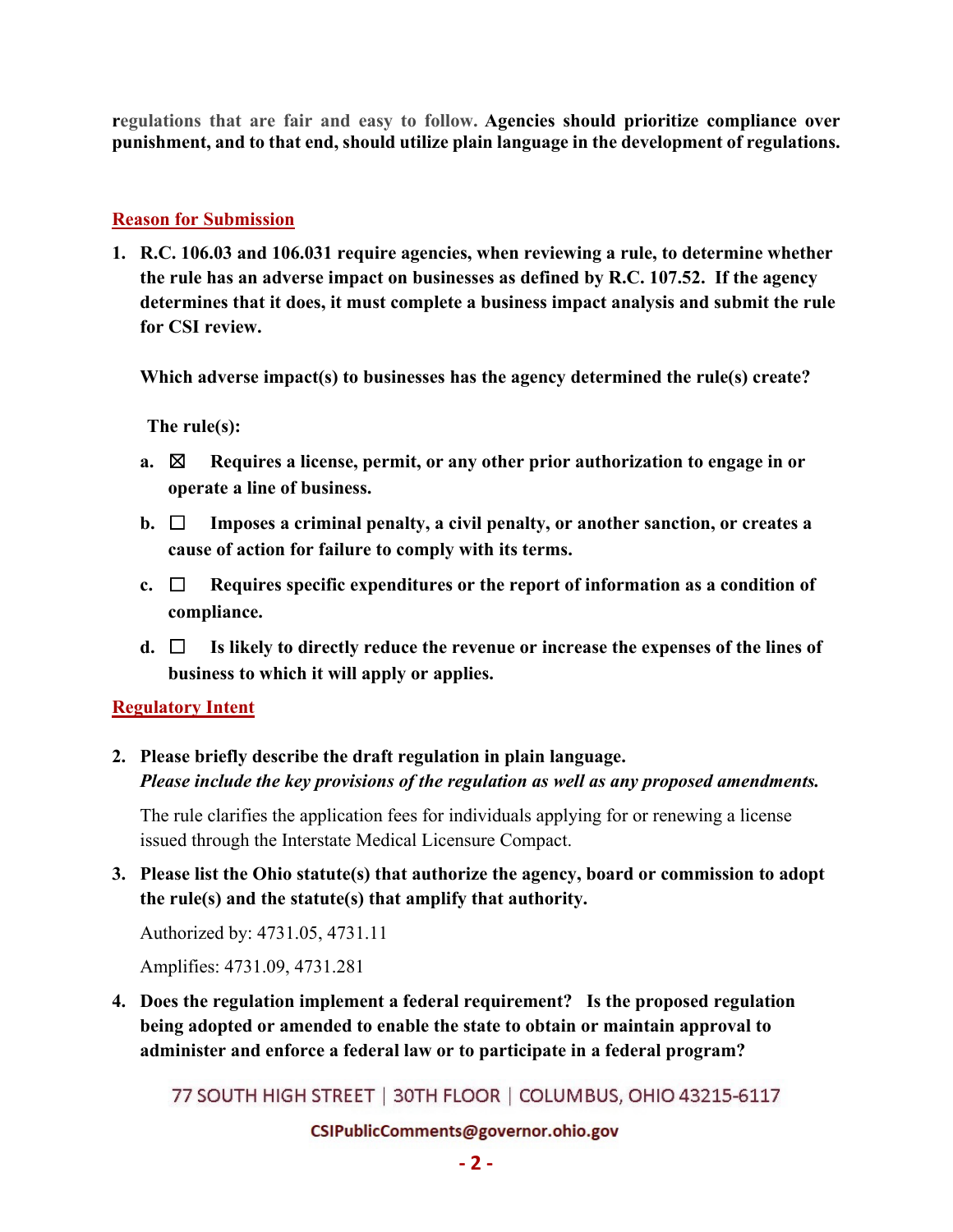### *If yes, please briefly explain the source and substance of the federal requirement.* No.

**5. If the regulation includes provisions not specifically required by the federal government, please explain the rationale for exceeding the federal requirement.**

Not applicable.

**6. What is the public purpose for this regulation (i.e., why does the Agency feel that there needs to be any regulation in this area at all)?**

Ohio joined the Interstate Medical Licensure Compact through the adoption of the Interstate Medical Licensure Compact in SB 6, 134<sup>th</sup> General Assembly. The State Medical Board has one year from September 30, 2021, the effective date of the statute, to fully implement the Interstate Medical Licensure Compact for Ohio. The IMLC does not set a licensure fee for the physicians seeking to obtain or renew an Ohio license through the compact. Section 6 of R.C. 4731.11 states that a member state issuing an expedited license may impose a fee for a license issued or renewed through the Compact. The proposed rule provides information about the statutory section which sets the fee for the initial application and renewal and clarifies that a license issued through the IMLC is valid for two years. The rule is necessary to provide clarity to applicants and licensees holding Ohio licenses issued through the IMLC.

**7. How will the Agency measure the success of this regulation in terms of outputs and/or outcomes?**

The success of the rule will be measured by the rules being written in plain, understandable language, licensee compliance with the rules, and minimal questions from the licensees and applicants regarding the proposed rules.

**8. Are any of the proposed rules contained in this rule package being submitted pursuant to R.C. 101.352, 101.353, 106.032, 121.93, or 121.931?** 

*If yes, please specify the rule number(s), the specific R.C. section requiring this submission, and a detailed explanation.*

No.

#### **Development of the Regulation**

**9. Please list the stakeholders included by the Agency in the development or initial review of the draft regulation.** 

*If applicable, please include the date and medium by which the stakeholders were initially contacted.*

77 SOUTH HIGH STREET | 30TH FLOOR | COLUMBUS, OHIO 43215-6117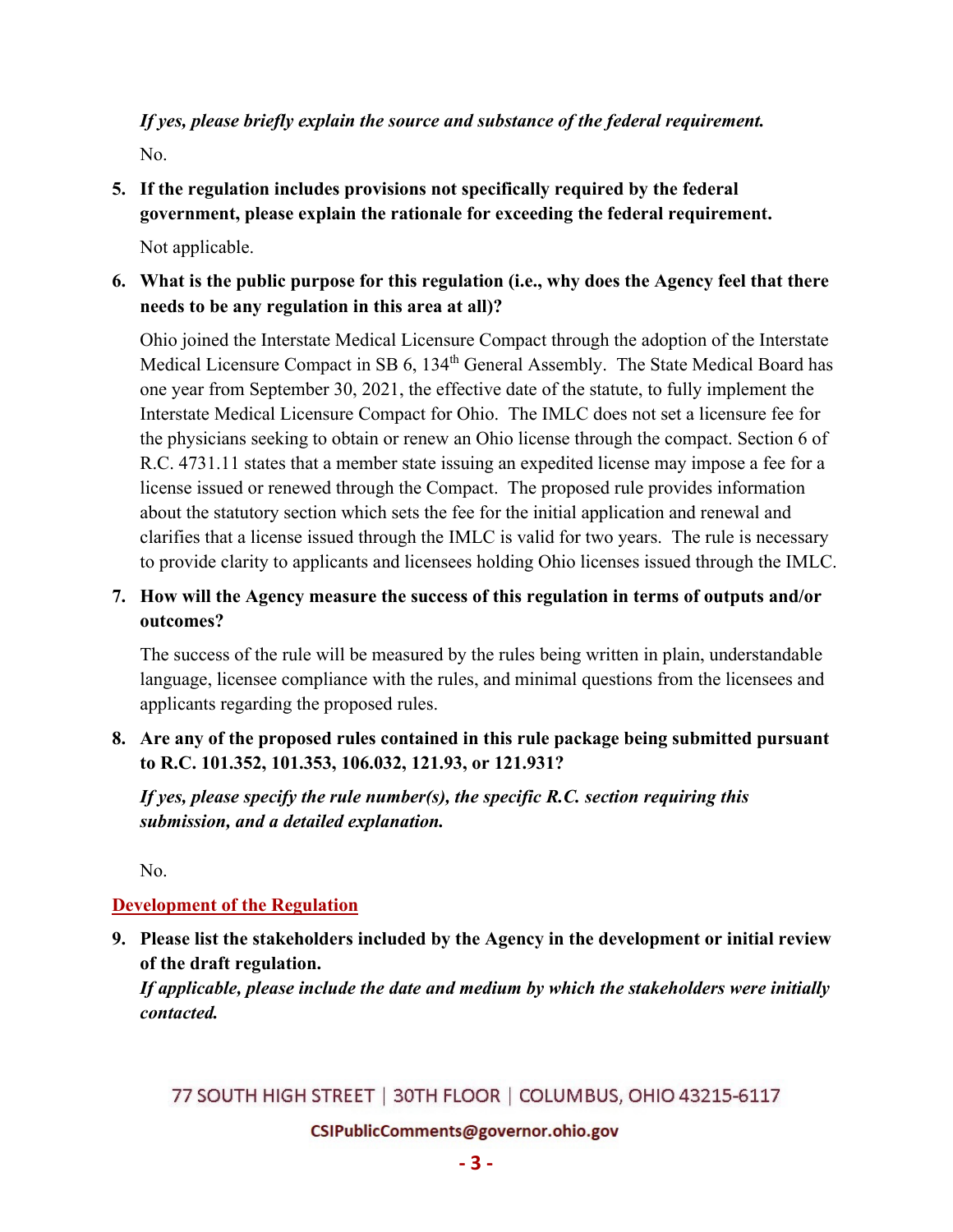The rule was circulated to interested parties, such as the Ohio State Medical Association, Ohio Osteopathic Medical Association and the Ohio Hospital Association. It was made available on the Board's website and included in an e-mail newsletter to licensees.

**10. What input was provided by the stakeholders, and how did that input affect the draft regulation being proposed by the Agency?**

No comments were received.

**11. What scientific data was used to develop the rule or the measurable outcomes of the rule? How does this data support the regulation being proposed?**

This is a rule regarding licensure, including setting the fees. Scientific data was not applicable to the subject matter of the rule.

**12. What alternative regulations (or specific provisions within the regulation) did the Agency consider, and why did it determine that these alternatives were not appropriate? If none, why didn't the Agency consider regulatory alternatives?**

The proposed rule is the most simple and straight-forward way to provide information regarding the cost and time-frame for licenses issued and renewed through the IMLC.

**13. Did the Agency specifically consider a performance-based regulation? Please explain.** *Performance-based regulations define the required outcome, but don't dictate the process the regulated stakeholders must use to achieve compliance.*

The rule is performance-based.

**14. What measures did the Agency take to ensure that this regulation does not duplicate an existing Ohio regulation?** 

The State Medical Board of Ohio is the sole agency responsible for licensure of physicians.

**15. Please describe the Agency's plan for implementation of the regulation, including any measures to ensure that the regulation is applied consistently and predictably for the regulated community.**

The Medical Board will implement the rule by providing notice to licensees and other interested parties and by placing the updated rules on the Board's website.

#### **Adverse Impact to Business**

- **16. Provide a summary of the estimated cost of compliance with the rule. Specifically, please do the following:**
	- **a. Identify the scope of the impacted business community; and** The impacted community includes applicants and licensees seeking or holding licenses under the IMLC.

77 SOUTH HIGH STREET | 30TH FLOOR | COLUMBUS, OHIO 43215-6117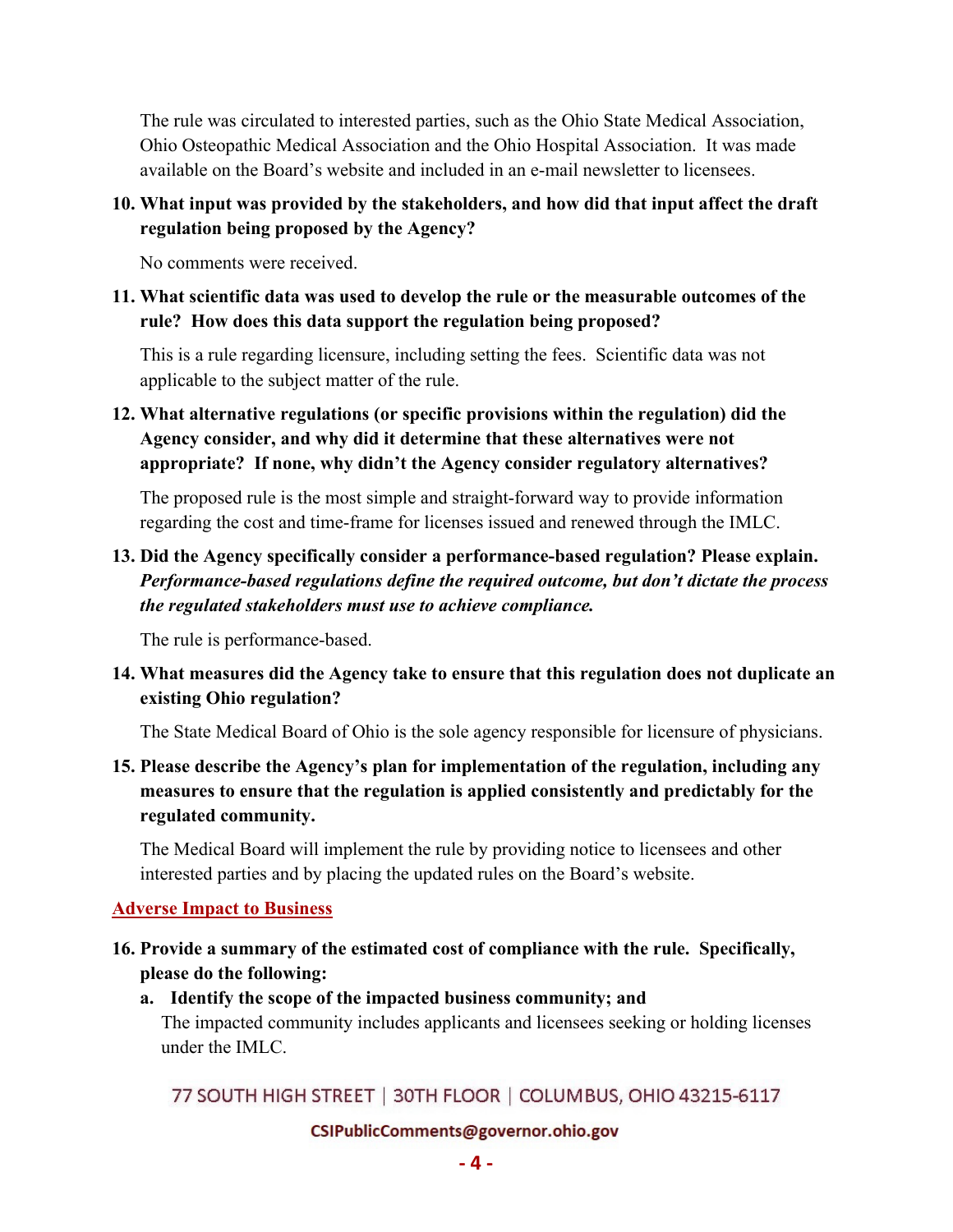**b. Identify the nature of all adverse impact (e.g., fees, fines, employer time for compliance,); and**

The rule sets forth the statutory fees for licensure and renewal.

**c. Quantify the expected adverse impact from the regulation.**   *The adverse impact can be quantified in terms of dollars, hours to comply, or other factors; and may be estimated for the entire regulated population or for a "representative business." Please include the source for your information/estimated impact.*

The fees for initial licensure and renewal under the IMLC are \$305.00.

**17. Why did the Agency determine that the regulatory intent justifies the adverse impact to the regulated business community?**

The agency determined that the rule was the most efficient way to let applicants and licensees know the applicable fees for licensure and renewal.

#### **Regulatory Flexibility**

**18. Does the regulation provide any exemptions or alternative means of compliance for small businesses? Please explain.**

No. All applicants and licensees are required to pay the same fees for licensure and renewal.

#### **19. How will the agency apply Ohio Revised Code section 119.14 (waiver of fines and penalties for paperwork violations and first-time offenders) into implementation of the regulation?**

All applicants and licensees are treated equally with respect to implementation of the regulation.

#### **20. What resources are available to assist small businesses with compliance of the regulation?**

The Medical Board provides information regarding its rules to all licensees and applicants on the website and maintains an e-mail inbox for individuals and entities to ask questions about the Board's laws, rules and policies.